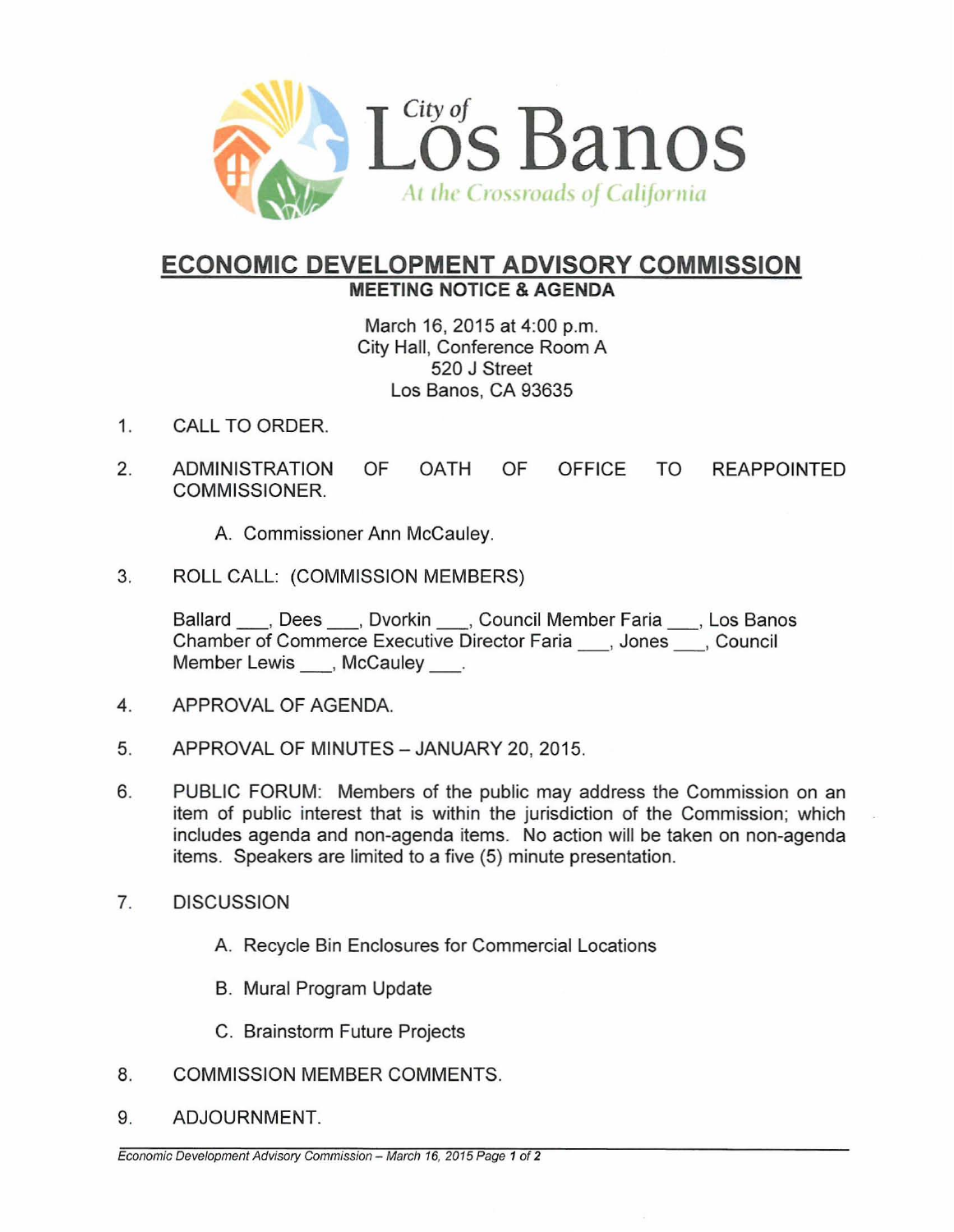I hereby certify under penalty of perjury under the laws of the State of California that the foregoing agenda was posted on the City Hall bulletin board not less than 72 hours prior to the meeting.<br>Dated this 11<sup>th</sup> day o

 $23/11/15$ 

Sandra Benetti, Planning Technician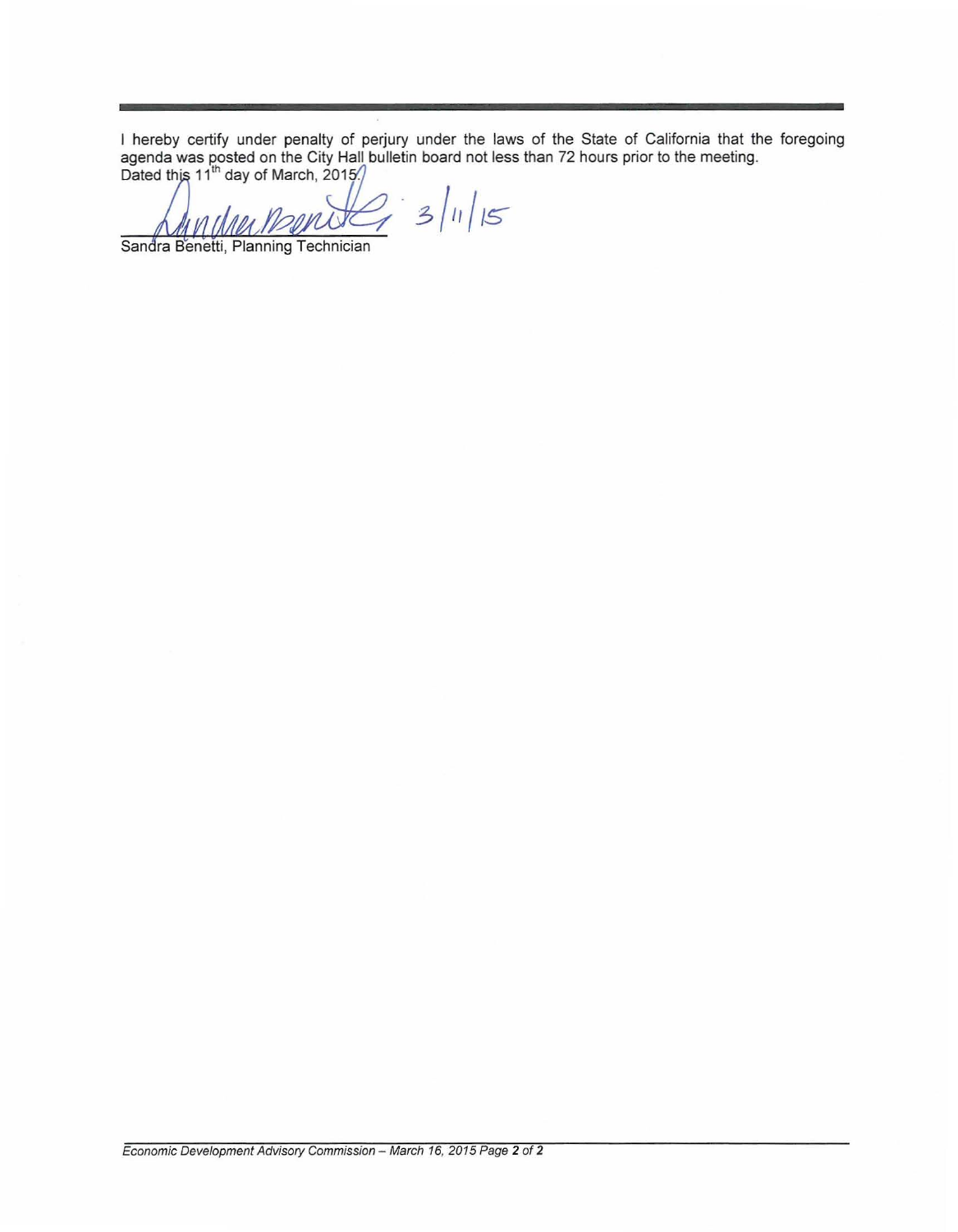## CITY OF LOS BANOS ECONOMIC DEVELOPMENT ADVISORY COMMISSION MINUTES JANUARY 20, 2015

## ACTION MINUTES - These minutes are prepared to depict action taken for agenda items presented to the Economic Development Advisory Commission.

CALL TO ORDER: Assistant Planner II Elms called the Economic Development Advisory Commission Meeting to order at the hour of 4:13 p.m.

ADMINISTRATION OF OATH OF OFFICE TO NEWLY APPOINTED AND REAPPOINTED COMMISSIONERS: KATHY BALLARD, DAVID DEES, AND ANN MCCAULEY: Assistant City Clerk Jana Sousa administered the oath of office to Commissioners Ballard and Dees prior to the call to order of the meeting due to a lack of quorum present at the time.

ROLL CALL - MEMBERS OF THE ECONOMIC DEVELOPMENT ADVISORY COMMISSION PRESENT: Kathy Ballard; David Dees; Bertha Faria, Chamber of Commerce; Brett Jones. Absent: Aleksey Dvorkin; Tom Faria, City Council; Deborah Lewis, City Council; Ann McCauley.

CONSIDERATION OF APPROVAL OF AGENDA: Motion by Ballard seconded by B. Faria to approve the agenda as submitted. The motion carried by the affirmative action of all Commission Members present, Dvorkin, T. Faria, Lewis, and McCauley absent.

CONSIDERATION OF APPROVAL OF MINUTES - SEPTEMBER 15, 2014: Motion by B. Faria, seconded by Jones to approve the agenda as SUbmitted. The motion carried by the affirmative action of all Commission Members present, Dvorkin, T. Faria, Lewis, and McCauley absent.

PUBLIC FORUM: MEMBERS OF THE PUBLIC MAY ADDRESS THE COMMISSION ON ANY ITEM OF PUBLIC INTEREST THAT IS WITHIN THE JURISDICTION OF THE COMMISSION; INCLUDES AGENDA AND NON-AGENDA ITEMS. NO ACTION WILL BE TAKEN ON NON-AGENDA ITEMS. SPEAKERS ARE LIMITED TO A FIVE (5) MINUTE PRESENTATION. Assistant Planner II Elms opened the public forum. No one came forward to speak and the public forum was closed.

DISCUSSION - LOS BANOS AGRICULTURAL & INDUSTRIAL BUSINESS LOGISTICS CENTER UPDATE. Assistant Planner II Elms presented the update, noting that staff made a presentation to the Merced County Board of Supervisors on Tuesday, January 13, 2015 and also noted that Merced County staff will bring forth the guidance package for this project for approval from the Board of Supervisors on Tuesday, February 3,2015.

DISCUSSION - PROPOSAL TO CHANGE THE FREQUENCY OF ECONOMIC DEVELOPMENT ADVISORY COMMISSION MEETINGS HELD. Assistant Planner II